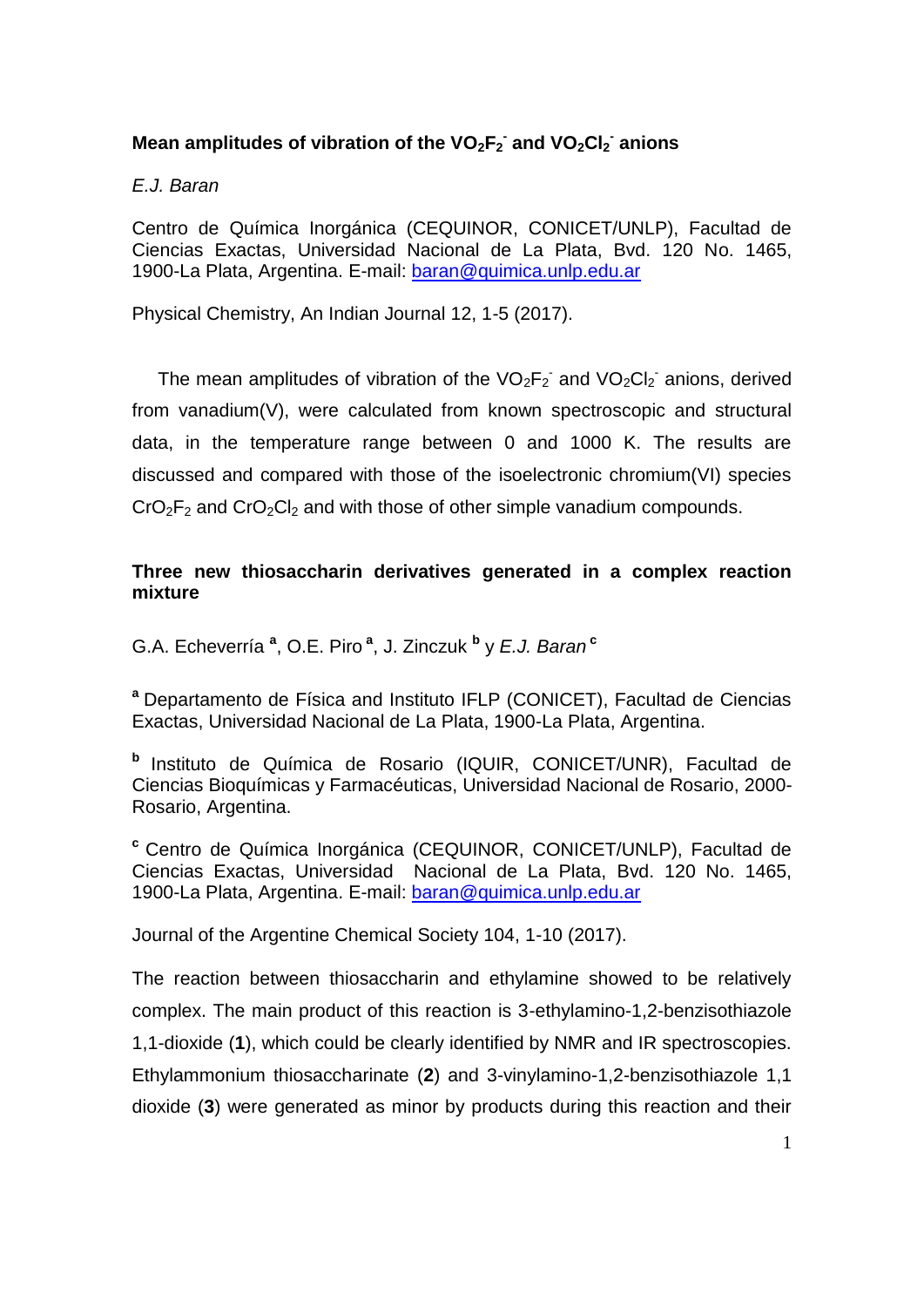structures were determined by X-ray diffraction methods. The (**2**) salt crystallizes in the monoclinic  $P2<sub>1</sub>/c$  space group with a=13.1367(5), b=9.9721(4), c=8.8217(3) Å, β=99.125(4)°, and Z=4, whereas compound (**3**) belongs to the P2<sub>1</sub>/m space group with a=7.1572(5), b=7.0242(7), c=9.5503(8) Å,  $β = 95.008(7)°$ , and  $Z = 2$ .

#### **Decoding the anticancer activity of VO-clioquinol compound: the mechanism, of action and cell death pathway in human osteosarcoma cells**

I.E. León <sup>a</sup>, P. Diez <sup>b</sup>, *E.J. Baran* <sup>a</sup>, S.B. Etcheverry <sup>a</sup> y M. Fuentes <sup>b</sup>

**<sup>a</sup>** Centro de Química Inorgánica (CEQUINOR, CONICET/UNLP), Facultad de Ciencias Exactas, Universidad Nacional de La Plata, Bvd. 120 No. 1465, 1900-La Plata, Argentina. E-mail: [baran@quimica.unlp.edu.ar](mailto:baran@quimica.unlp.edu.ar) 

<sup>b</sup> Universidad de Salamanca, Departamento de Medicina, Centro de Investigaciones del Cáncer, 37007-Salamanca, España.

Metallomics 9, 891-901 (2017).

Vanadium compounds were studied in recent years by considering them as representatives of a new class of non-platinum metal anticancer drugs. This research deals with the alterations in the intracellular signaling pathways promoted by an oxovanadium(IV) complex with clioquinol (5-chloro-7-iodo-8 quinolinol),  $VO(CQ)_2$ , on an osteosarcoma cell line (MG-63). Herein are reported, for the first time the antitumor properties of  $VO(CQ)_2$  and the relative abundance of 224 proteins (which are involved in most of the most common intracellular pathways) to identify novel targets of the studied complex. Besides, full length human recombinant AKT1 kinase was produced by using an IVTT system to evaluate the variation of relative tyrosin-phosphorylation levels caused by this compound. The results of the differential protein expression levels reveal several up-regulated proteins and down-regulated ones. Moreover, cell signaling pathways invoñved in several altered pathways related to the PKC and AP2 family have been identified in both treatments (2.5 and 10  $\mu$ M) suggesting the crucial antitumoral role of  $VO(CQ)_2$ . Finally, it has been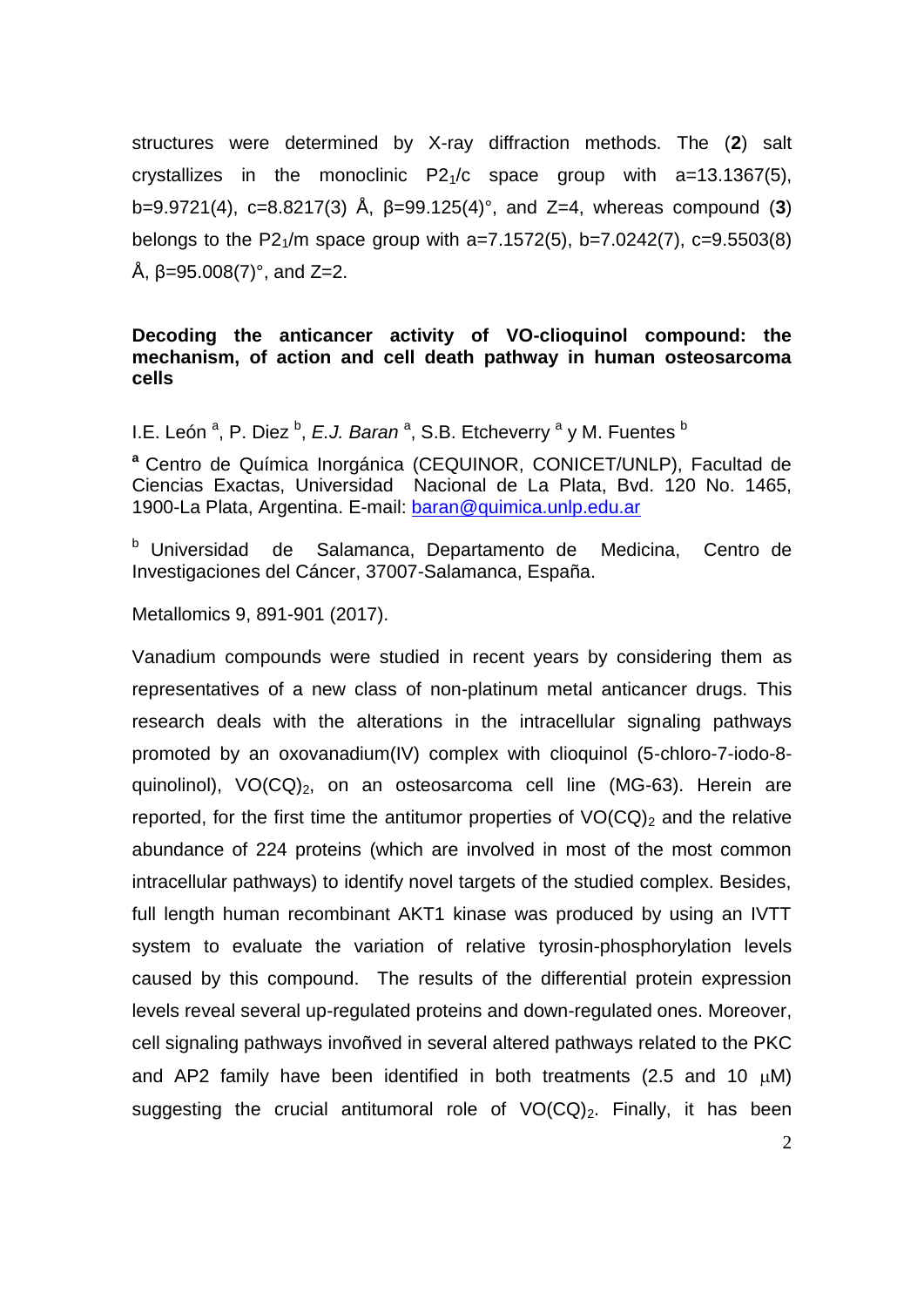demosnstarted that this compound (10  $\mu$ M, 6h) triggers a decrease of 2-fold in *in situ* AKT1 expression.

#### **Structural and IR-spectroscopic characterization of cadmium and lead(II) acesulfamates**

G.A. Echeverría **<sup>a</sup>** , O.E. Piro **<sup>a</sup>** , B.S. Parajón-Costa **<sup>b</sup>** y *E.J. Baran* **<sup>b</sup>**

**<sup>a</sup>** Departamento de Física and Instituto IFLP (CONICET), Facultad de Ciencias Exactas, Universidad Nacional de La Plata, 1900-La Plata, Argentina.

**<sup>b</sup>** Centro de Química Inorgánica (CEQUINOR, CONICET/UNLP), Facultad de Ciencias Exactas, Universidad Nacional de La Plata, Bvd. 120 No. 1465, 1900-La Plata, Argentina. E-mail: [baran@quimica.unlp.edu.ar](mailto:baran@quimica.unlp.edu.ar) 

Zeitschrift für Naturforschung 72b, 739-745 (2017).

Cadmium and lead(II) acesulfamate,  $Cd(C_4H_4NO_4S)_{2}·2H_{2}O$  and  $Pb(C_4H_4NO_4S)_2$ , were prepared by the reaction of acesulfamic acid and the respective metal carbonates in aqueous solution, and characterized by elemental analysis. Their crystal structures were determined by single crystal Xray diffraction methods. The Cd(II) compound crystallizes in the monoclinic space group  $P2_1/c$  with  $Z = 4$  and the corresponding Pb(II) salt in the triclinic space group  $P_1$  with  $Z = 2$ . In both salts, acesulfamate acts both as a bi-dentate ligand through its nitrogen and carbonyl oxygen atoms and also as a monodentate ligand through this same oxygen atom, giving rise to polymeric structures; in the Pb(II) salt the ligand also binds the cation through its sulfoxido oxygen atoms. The FTIR spectra of the compounds were recorded and are briefly discussed. Some comparisons with other related acesulfamate and saccharinate complexes are made.

### **Structural and IR-Spectroscopic Characterization of Aqua Lithium**  Acesulfamate, an Outlier of the M(ace), M: Na<sup>+</sup>, K<sup>+</sup>, Rb<sup>+</sup>, Cs<sup>+</sup>, Isomorphic **Series**

O.E. Piro<sup>a</sup>, G.A. Echeverría<sup>a</sup>, B.S. Parajón-Costa<sup>b</sup> y *E.J. Baran*<sup>b</sup>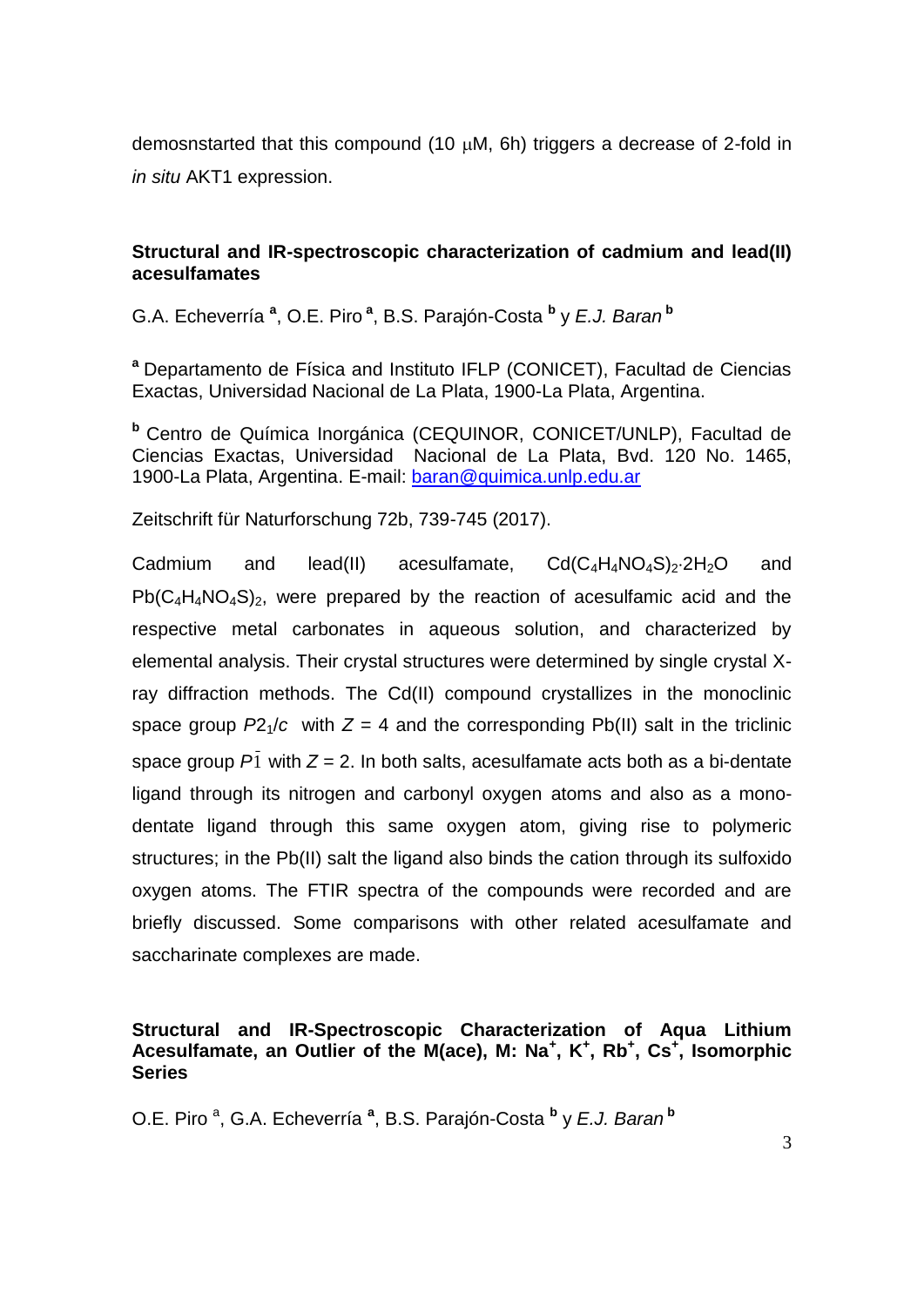**<sup>a</sup>** Departamento de Física and Instituto IFLP (CONICET), Facultad de Ciencias Exactas, Universidad Nacional de La Plata, 1900-La Plata, Argentina.

**<sup>b</sup>** Centro de Química Inorgánica (CEQUINOR, CONICET/UNLP), Facultad de Ciencias Exactas, Universidad Nacional de La Plata, Bvd. 120 No. 1465, 1900-La Plata, Argentina. E-mail: [baran@quimica.unlp.edu.ar](mailto:baran@quimica.unlp.edu.ar) 

Journal of Chemical Crystallography 47, 226-232 (2017).

The crystal structure of aqua lithium 6-methytl-1,2,3,-oxathiazine-4(3H)-one, 2.2 dioxide, for short Li(ace) $H_2O$ , was determined by X-ray diffraction methods. It crystallizes in the triclinic P 1 space group with *a* = 6.1750(9) Å, *b* = 7.3969(9) Å, *c*  = 9.016(1) Å, *α* = 105.88(1)°, *β* = 94.59(1)°, *γ* = 97.80(1)°, and *Z* = 2 molecules per unit cell. The crystal structure of  $Li(ace)H<sub>2</sub>O$  sharply departs from the other heavier alkaline-metal acesulfamates, namely the monoclinic isotypic M-ace (M from Na<sup>+</sup> to  $Cs<sup>+</sup>$ ) family of salts. Lithium is in a distorted LiO<sub>4</sub> tetrahedral coordination with acesulfamate carbonyl, sulfoxide and water oxygen atoms. The FTIR spectrum of the new compound was also recorded and is briefly discussed. Some comparisons with other simple acesulfamate salts are also made.

#### **Vanadio: Un Nuevo elemento estratégico?**

### *E.J. Baran*

Centro de Química Inorgánica (CEQUINOR, CONICET/UNLP), Facultad de Ciencias Exactas, Universidad Nacional de La Plata, Bvd. 120 No. 1465, 1900-La Plata, Argentina. E-mail: baran@quimica.unlp.edu.ar

Anales de la Academia Nacional de Ciencias Exactas, Físicas y Naturales 69, 84-114 (2017).

Se presentan los aspectos más importantes de la química del vanadio, comenzando con una breve introducción histórica y con un análisis de los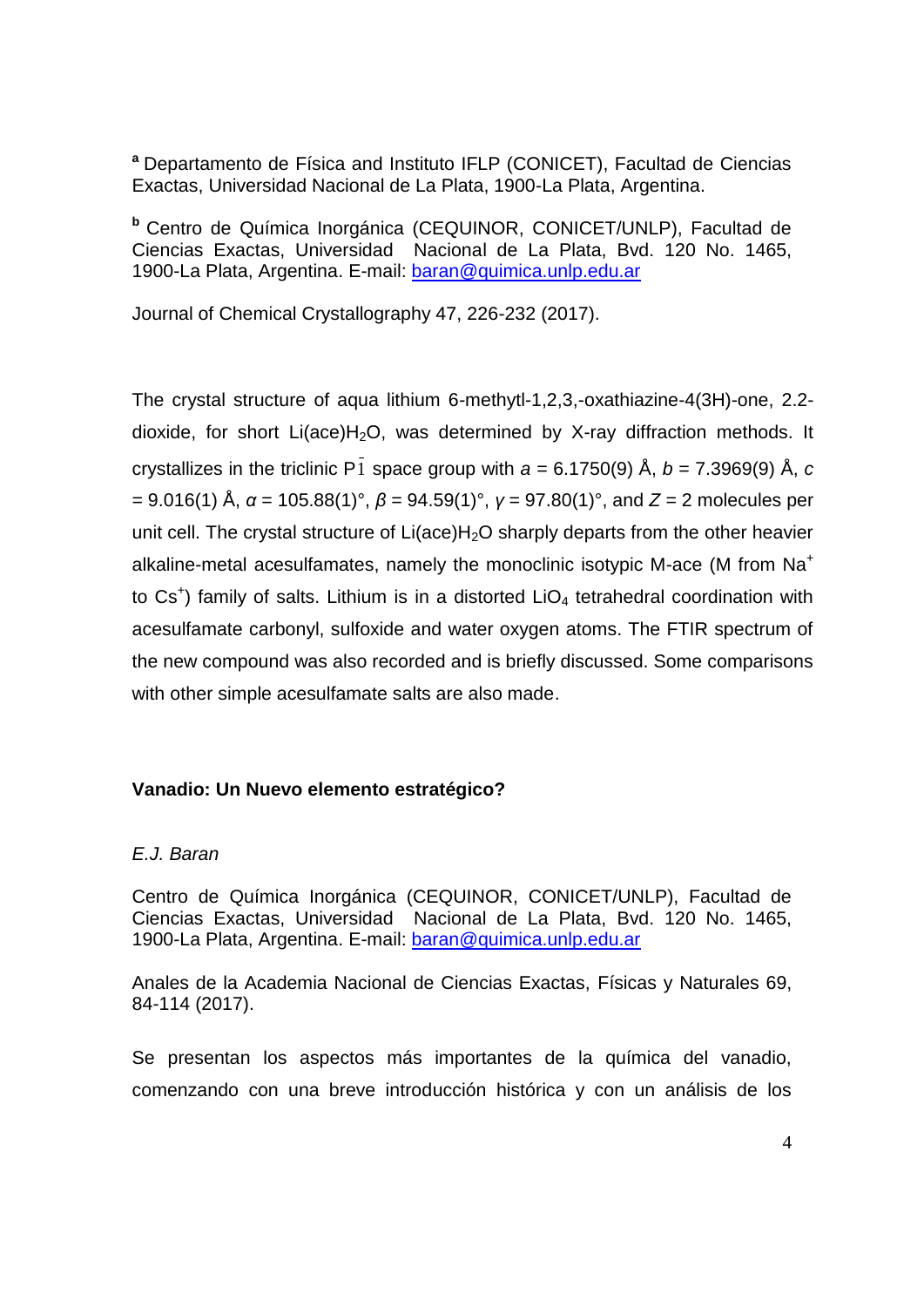depósitos de vanadio en nuestro país así como de su presencia en sistemas biológicos. A continuación se discute la obtención y principales propiedades del metal, presentando luego sus compuestos más importantes, incluyendo sus complejos de coordinación y compuestos organometálicos. Luego se analizan sus aplicaciones y usos más importantes, enfatizando especialmente su utilización en las nuevas baterias redox y discutiendo la eventual importancia que el elemento pueda tener en su desarrollo e implementación a amplia escala en un futuro próximo.

#### **Terapia por Captura de Neutrones**

#### *E.J. Baran*

Centro de Química Inorgánica (CEQUINOR, CONICET/UNLP), Facultad de Ciencias Exactas, Universidad Nacional de La Plata, Bvd. 120 No. 1465, 1900-La Plata, Argentina. E-mail: baran@quimica.unlp.edu.ar

Revista ADEQ 2, 12-16 (2017).

La terapia por captura de neutrones es una metodología radioterapeútica basada en las reacciones de captura y fisión que tienen lugar cuando el <sup>10</sup>B, constituyente no radiactivo del boro elemental natural, es irradiado con neutrones térmicos de baja energía, generando partículas alfa y núcleos de <sup>7</sup>Li de alta energía. Si el <sup>10</sup>B está acumulado en un tejido tumoral, esta energía liberada es capaz de destruir selectivamente el tumor, sin afectar el tejido sano circundante. El interés clínico de esta terapia se ha centrado fundamentalmente en el tratamiento de tumores cerebrales (gliomas). En este artículo se analizan en detalle, los aspectos químicos, físicos y biológicos de estas terapias.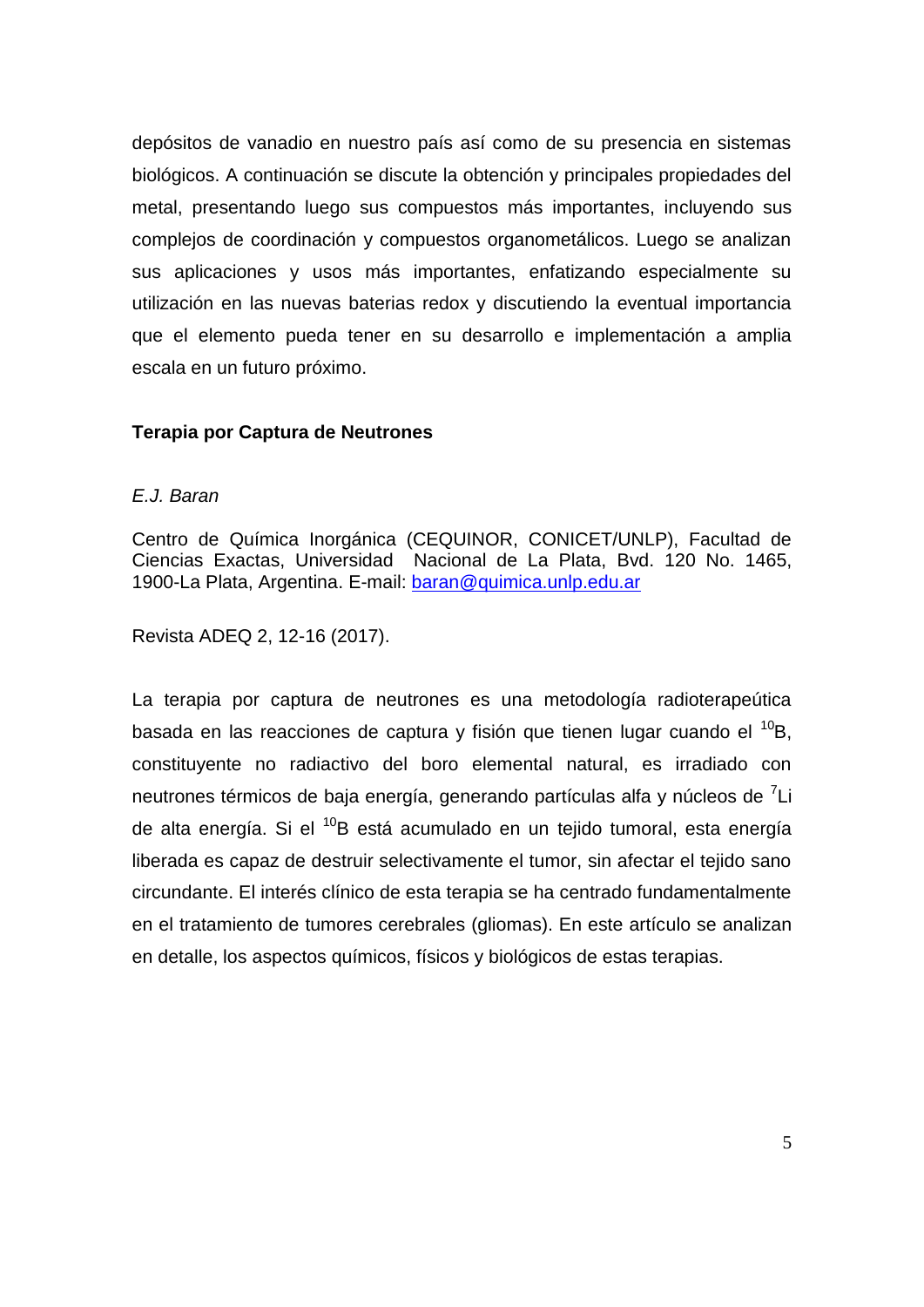#### **La Química Bioinorgánica en el Contexto de un Curso Moderno de Química Inorgánica**

#### *E.J. Baran*

Centro de Química Inorgánica (CEQUINOR, CONICET/UNLP), Facultad de Ciencias Exactas, Universidad Nacional de La Plata, Bvd. 120 No. 1465, 1900-La Plata, Argentina. E-mail: [baran@quimica.unlp.edu.ar](mailto:baran@quimica.unlp.edu.ar) 

Industria & Química 368, 31-35 (2017).

Se analiza la manera en que la temática de la Química Bioinorgánica puede insertarse en un curso moderno y actualizado de Química Inorgánica y la potencialidad didáctica que esta temática ofrece.

#### **Nickel and its Role in Plant Physiology**

*E.J. Baran*

Centro de Química Inorgánica (CEQUINOR, CONICET/UNLP), Facultad de Ciencias Exactas, Universidad Nacional de La Plata, Bvd. 120 No. 1465, 1900-La Plata, Argentina. E-mail: [baran@quimica.unlp.edu.ar](mailto:baran@quimica.unlp.edu.ar) 

Advances in Plant Physiology (H. Hemantaranjan, Editor), vol. 17, pp. 291-313 (2017). Scientific Publishers, Johdpur.

# **INDICE del CAPITULO**

**INTRODUCTION** 

ESSENTIALITY OF NICKEL IN PLANTS UPTAKE AND DISTRIBUTION OF NICKEL IN PLANTS

Ni-METALLOENZYMES OF PLANTS

General aspects of Ni metalloenzymes

Urease: A key enzyme for plants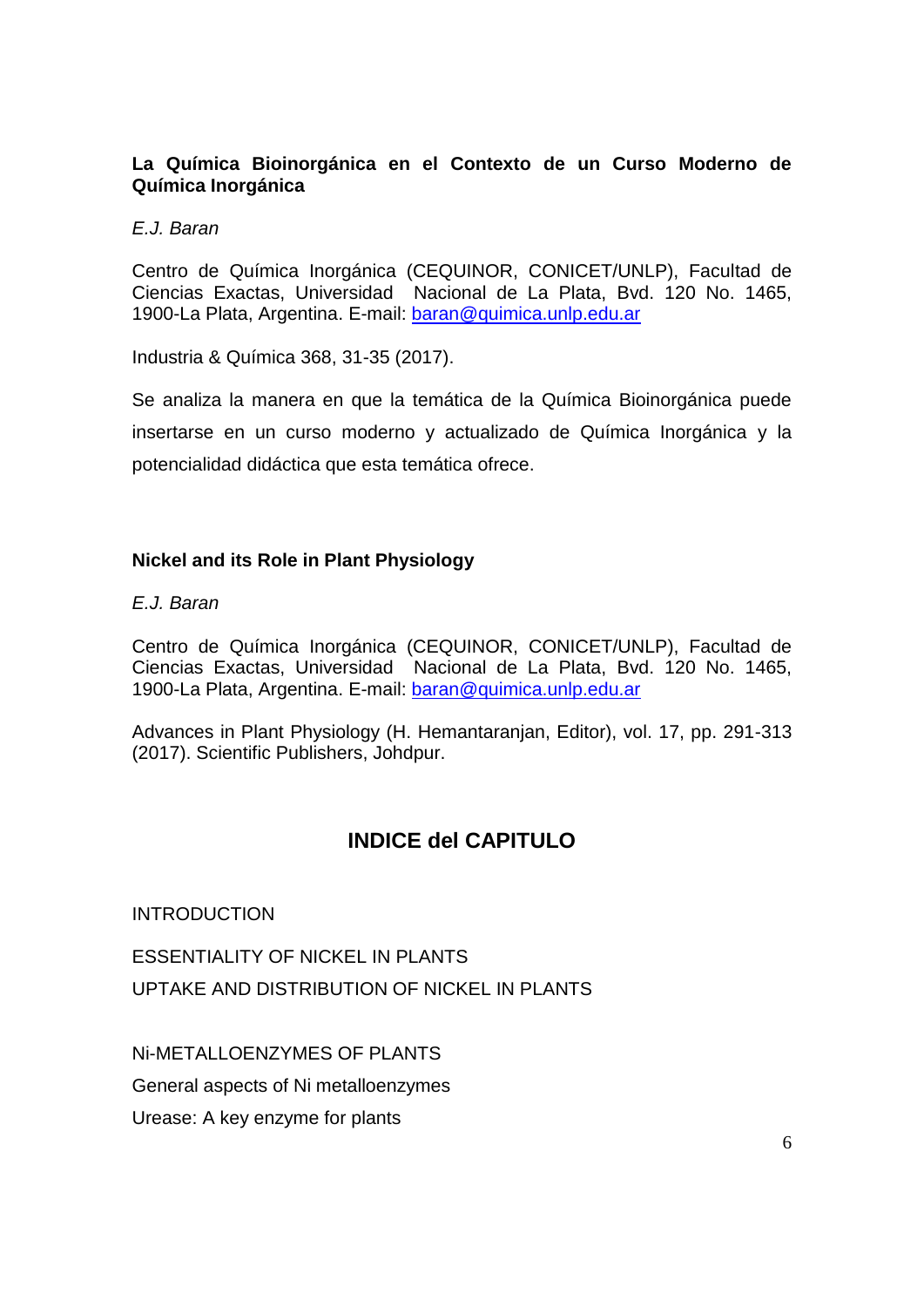Historical perspective Biochemical and physiological characteristics of urease Enzymology Spectroscopic and magnetic studies Structure of the active site Mechanism of action of the enzyme Urease inhibitors

Glyoxalase I Glyoxalase I in plants

# NICKEL HYPERACCUMULATING PLANTS SOME COMMENTS ON NICKEL TOXICOLOGY IN PLANTS

Acknowledgements

**REFERENCES** 

## **Plant purple acid phosphatases: Structure and functions**

#### *E.J. Baran*

Centro de Química Inorgánica (CEQUINOR, CONICET/UNLP), Facultad de Ciencias Exactas, Universidad Nacional de La Plata, Bvd. 120 No. 1465, 1900-La Plata, Argentina. E-mail: baran@quimica.unlp.edu.ar

Advances in Plant Physiology (H. Hemantaranjan, Editor), vol. 17, pp. 331-359 (2017). Scientific Publishers, Johdpur.

# **INDICE del CAPITULO**

**INTRODUCTION** 

ALKALINE PHOSPHATASES

Structural and mechanistic aspects

PURPLE ACID PHOSPHATASES

General aspects Origin of the characteristic color